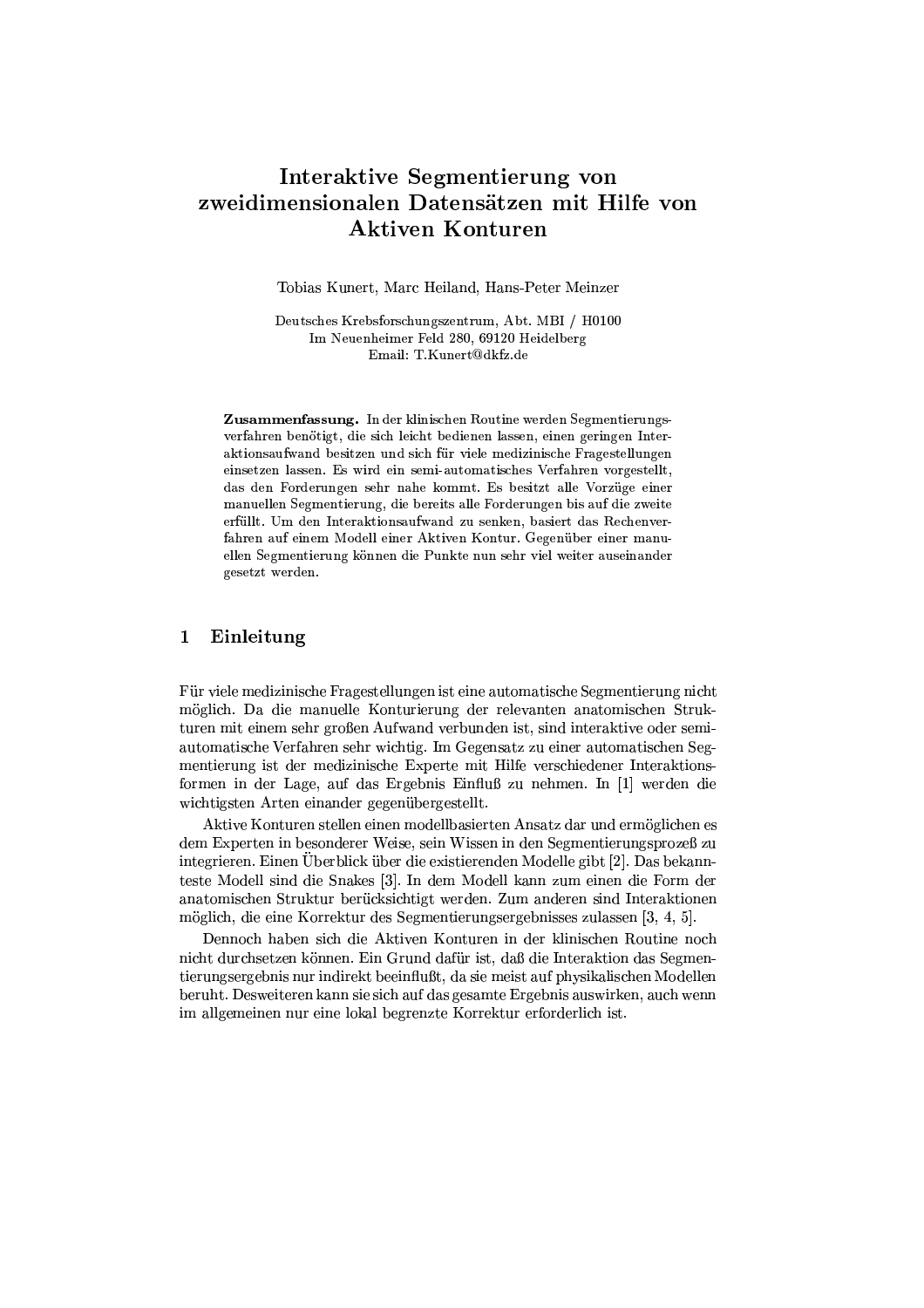# $\overline{2}$ Benutzerschnittstelle

Ob ein Segmentierungsverfahren vom medizinischen Anwender akzeptiert und eingesetzt wird, hängt zu einem großen Teil von der Benutzerschnittstelle ab. Da diese bei sehr vielen Verfahren unzureichend ist, werden in der klinischen Routine medizinische Aufnahmen häufig noch manuell segmentiert. Die anatomische Struktur wird dazu mit einem geeigneten Eingabegerät, beispielsweise einer Maus oder einem Graphiktablett, eingezeichnet. Auch wenn der Interaktionsaufwand dabei sehr groß ist, ist diese Vorgehensweise für den medizinischen Anwender sehr attraktiv. Zum einen ist die Art der Interaktion für ihn leicht nachvollziehbar, zum anderen erlaubt sie, sein Expertenwissen in das Segmentierungsergebnis miteinfließen zu lassen.

### 2.1 Reduktion des Interaktionsaufwands

Aus den oben genannten Gründen haben wir uns entschieden, die Art der Interaktion im wesentlichen beizubehalten, deren Umfang aber deutlich zu reduzieren. Ein erster Schritt besteht darin, zwischen einzelnen Punkten, die der Benutzer entlang der Kontur setzt, zu interpolieren. Je nachdem, wie komplex die anatomische Struktur ist, sind sehr viele Interaktionen notwendig, um die Aufnahme zufriedenstellend zu segmentieren. Der nächste Schritt führt von einer manuellen Segmentierung weg, hin zu einem semi-automatischen Verfahren. Die Segmentierung erfolgt nun zwischen den einzelnen Punkten automatisch. Dazu wurden von uns Aktive Konturen verwendet, die einen zum Teil sehr großen Abstand der Punkte zulassen. Die beiden Methoden werden in Abb. 1 miteinander anhand eines Beispiels verglichen.

# 2.2 Korrektur und Feedback

Da der Benutzer unter Umständen mit der automatisch durchgeführten Segmentierung nicht einverstanden ist, sind Mittel notwendig, mit denen er korrigierend eingreifen kann. Es lassen sich daher jederzeit weitere Punkte einfügen. Falls der Benutzer bereits gesetzte Punkte nachbearbeiten möchte, ist auch dies möglich. Einzelne Punkte lassen sich verschieben oder auch ganz entfernen.

Die Interaktion wird dem Benutzer vor allem dadurch erleichtert, daß er, ganz ähnlich zu der manuellen Segmentierung, nach jeder Interaktion als Feedback das Segmentierungsergebnis erhält. Das Ergebnis wird dabei nahezu in Echtzeit berechnet, so daß der Benutzer mit dem Verfahren zügig interagieren kann.

## 3 Rechenverfahren

Damit das Segmentierungsergebnis so schnell aktualisiert werden kann, werden die Abschnitte zwischen den gesetzten Punkten voneinander unabhängig betrachtet. Da von einer Interaktion höchstens zwei Abschnitte betroffen sind, ist es ausreichend, nur diese neu zu segmentieren. Dazu wurde für einen einzelnen Abschnitt ein Modell einer Aktiven Kontur erstellt, das seinen Ursprung in den Snakes [3] hat.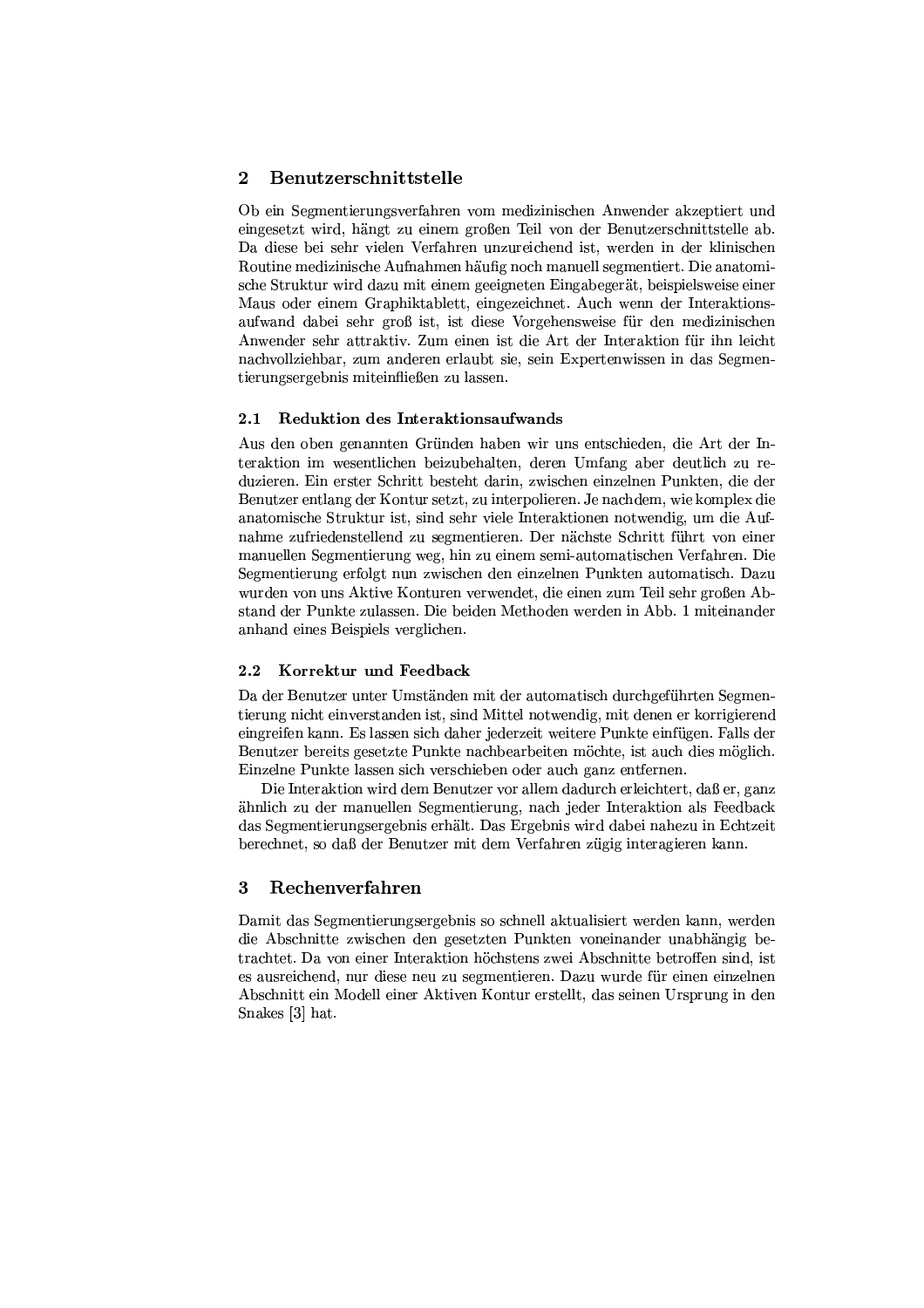Abb. 1. Vergleich des Interaktionsaufwand am Beispiel eines Transversalschnittes des Herzens: Die manuelle Segmentierung (a) benötigt gegenüber dem semi-automatischen Verfahren (b) wesentlich mehr Punkte, um die Aufnahme zufriedenstellend zu segmentieren.



#### $3.1$ Modell

Die Kontur wird im Gegensatz zu den Snakes nicht mit Hilfe einer parametrischen Kurve modelliert, sondern durch einen funktionalen Zusammenhang beschrieben. Sie wird durch eine gerade Linie initialisiert, die durch die beiden gesetzten Punkte bestimmt ist. Die funktionale Beschreibung ergibt sich daraus, daß nur eine eindimensionale Variation der Kontur senkrecht zur Initialisierung zugelassen wird.

Um die innere Energie der Kontur zu bestimmen, wurde ähnlich wie bei den Snakes auf Dehnungs- und Krümmungsmaße zurückgegriffen. Für die äußere Energie wurde dagegen ein neues Maß entwickelt, daß die vom Benutzer gesetzten Punkte berücksichtigt. Es wird angenommen, daß sich klein gewählte Umgebungen der Punkte, die die anatomischen Struktur in dem betrachteten Abschnitt begrenzen, sich in ihren Grauwerten nur gering voneinander unterscheiden. Die Umgebung der Punkte, die der Benutzer gesetzt hat, stellen nun Muster bereit, mit denen sich die dazwischenliegenden Punkte durch einen Vergleich ihrer Umgebung finden lassen. Die äußere Energie wird mit Hilfe der Grauwertabstände dieses Vergleichs definiert. Als Umgebung wird ein eindimensionales Grauwertprofil mit einer festen Länge verwendet. Es wird symmetrisch zum betrachten Konturpunkt und senkrecht zur Initialkontur gewählt.

### $3.2$ Algorithmus

Die Minimierung der Energie geschieht auf Basis des Greedy-Algorithmus [4]. Der Algorithmus wurde von uns um den in [6] vorgestellten Ziplock-Mechanismus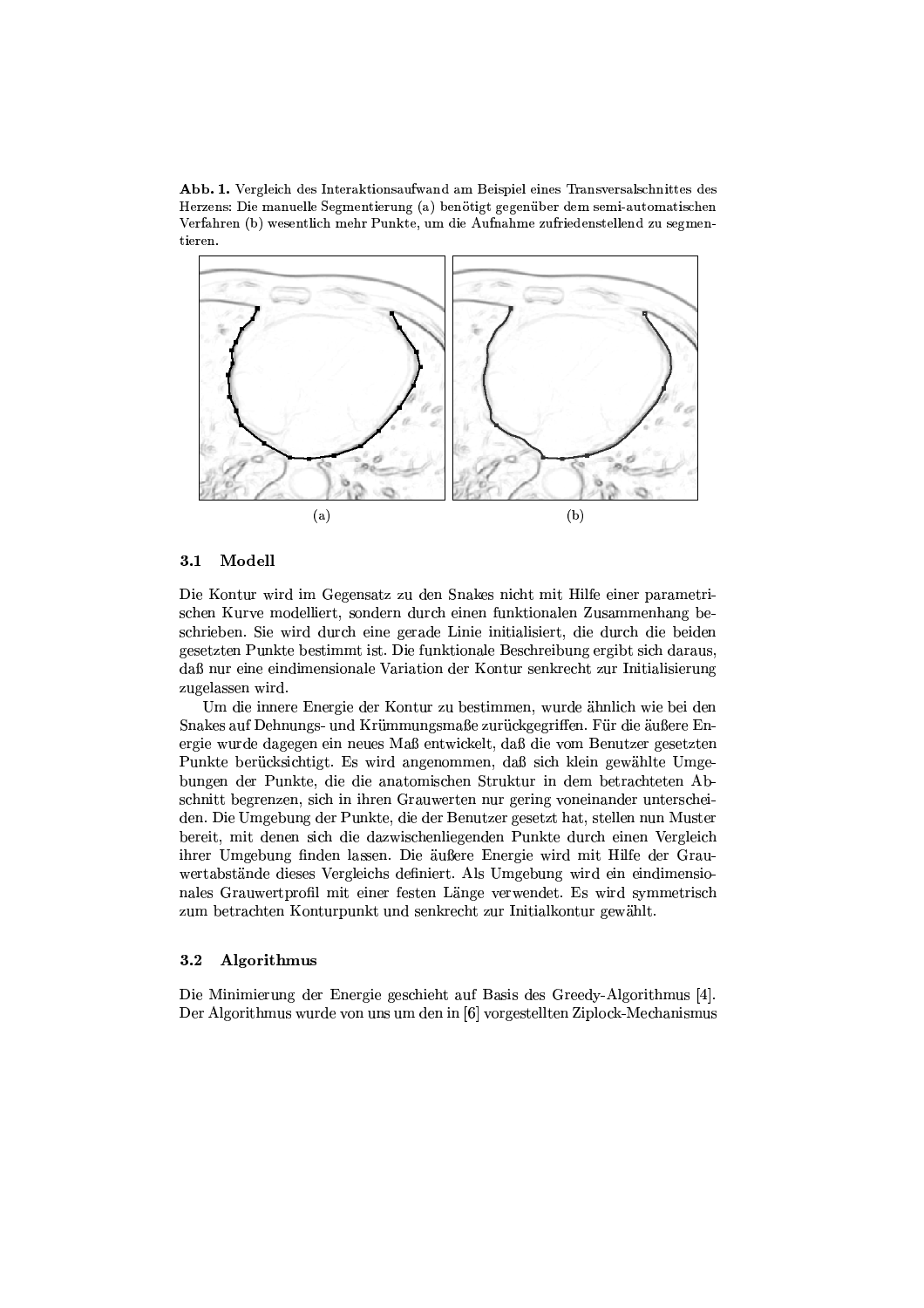erweitert, so daß die initiale Kontur von der Lösung auch weiter entfernt liegen kann.

# $\overline{\mathbf{4}}$ Ergebnisse

Um den Nutzen des semi-automatischen Verfahrens zu untersuchen, wurden klinische Aufnahmen verschiedener Modalität von unserer Arbeitsgruppe segmentiert. Dazu hatten sich acht Mitarbeiter zur Verfügung gestellt, an denen die Interaktion sowohl mit dem manuellen als auch mit dem semi-automatischen Verfahren beobachtet werden konnte. Als Aufnahmen wurden einzelne Schnittbilder der Modalitäten CT, MR und US verwendet. Vor Beginn der Segmentierung wurde allen Teilnehmern die Gelegenheit gegeben, sich mit den Verfahren vertraut zu machen.

Für das manuelle Segmentierungsverfahren wurde eine lineare Interpolation verwendet. Daher mußten insbesondere an stark gekrümmten Abschnitten sehr viele Punkte von den Teilnehmern gesetzt werden. Einmal gesetzte Punkte wurden nur sehr selten korrigiert. Mit dem semi-automatischen Verfahren wurden dagegen sehr viel weniger Punkte benötigt (Abb. 2). Diese konnten in einem weitaus größeren Abstand voneinander gesetzt werden. Allerdings waren zusätzliche Interaktionen notwendig, um die Lage der Punkte zu korrigieren, da das zugrundeliegende Rechenverfahren für diese sehr empfindlich ist. Der Interaktionsaufwand der beiden Verfahren war damit ungefähr gleich groß.

Alle Aufnahmen konnten mit einer für den Benutzer ausreichenden Genauigkeit segmentiert werden. Die Ergebnisse des semi-automatischen Verfahrens wurden von den Teilnehmern allerdings subjektiv als genauer wahrgenommen. Insbesondere konnten die Bereiche, die in der Aufnahme visuell nur schwer differenzierbar waren, mit dem semi-automatischen Verfahren leicht und zufriedenstellend segmentiert werden.

# $\overline{5}$ Diskussion

Die semi-automatische Segmentierung verlangt von dem Benutzer wesentlich weniger Punkte. Allerdings wird der Aufwand für die Interaktion durch häufige Korrekturen erhöht. Diese sind notwendig, da das zugrundeliegende Modell eine sehr genaue Positionierung der Punkte von dem Benutzer erwartet. Aus diesem Grund wird eine Unterstützung des Benutzers angestrebt, mit der viele Korrekturen vermieden werden könnten. Es ist zu erwarten, daß diese zu einem gegenüber der manuellen Segmentierung deutlich geringeren Aufwand für die Interaktion führt. Daneben erhoffen wir uns auch von unseren klinischen Partnern Anregungen, um die Benutzerinteraktion weiter zu verbessern.

Das Modell der Aktiven Kontur hat zu einem sehr robusten Rechenverfahren geführt. Da sich die Segmentierung weder auf eine bestimmte Modalität noch eine bestimmte anatomische Struktur beschränkt, kann das Verfahren für ganz unterschiedliche, medizinische Fragestellungen eingesetzt werden.